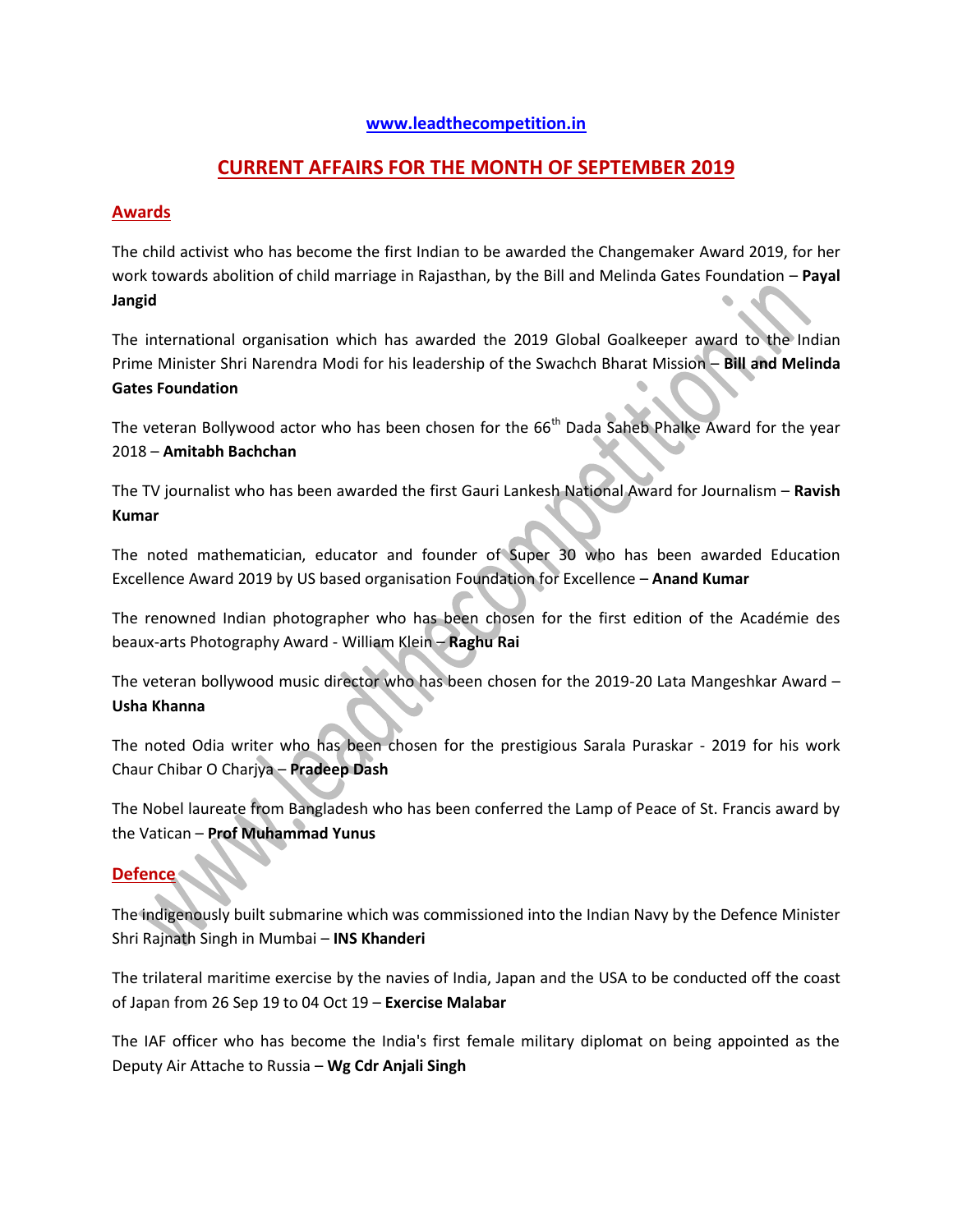The maiden trilateral maritime exercise being conducted at Port Blair from 16 Sep to 20 Sep 19 by the navies of India, Singapore and Thailand is named – **SITMEX 19**

The place in Meghalaya where Joint Military Exercise MAITREE-2019 between India and Thailand is scheduled to be conducted from 16 to 29 Sep 2019 – **Umroi**

The squadron of the Indian Air Force which has been resurrected about 3 years after it was disbanded in 2016 and also chosen to be the first squadron to be equipped with Rafale in future – **17 Squadron (Golden Arrows)**

The 7th edition of bilateral maritime exercise by India and Sri Lanka being conducted at Visakhapatnam from 08 Sep 19 – **SLINEX 2019**

The Indian Air Force base at which AH-64E Apache Attack Helicopter was inducted into the IAF in presence of the Chief of Air Staff, Air Chief Marshall BS Dhanoa – **Pathankot** 

The venue of Indo-US joint military exercise Yudh Abhyas 2019 being held from 05 to 18 September 2019 – **Joint Base Lewis McChord, Washington** 

#### **Persons**

The Indian classical singer after whom a minor planet (located between Mars and Jupiter) has been named – **Pandit Jasraj**

The Bulgarian economist who has been chosen to be the new Managing Director of International Monetary Fund replacing Christine Lagarde – **Kristalina Georgieva**

The Vice Chief of Air Staff who has been chosen to be the next Chief of Air Staff of India – **Air Marshall RKS Bhadauria**

The 1972 batch retired IAS officer who has taken over as the new Prinicipal Secretary to the Prime Minister succeeding Shri Nripendra Mishra who resigned recently – **Dr. Pramod Kumar Mishra**

The three member committee constituted by the Union Govt to look into the distribution of assets and liabilities of Jammu and Kashmir between two new Union Territories is headed by – **Sanjay Mitra**

The former President of Zimbabwe who passed away on 06 September 2019 in Singapore – **Robert Mugabe**

#### **Sports**

The Indian duo which has won the IBSF World Snooker Team title defeating the team from Thailand at Mandalay, Myanmar – **Pankaj Advani and Aditya Mehta**

The former Indian track and field athlete who has been honoured by the IAAF with Veteran Pin for her contribution to sports – **PT Usha**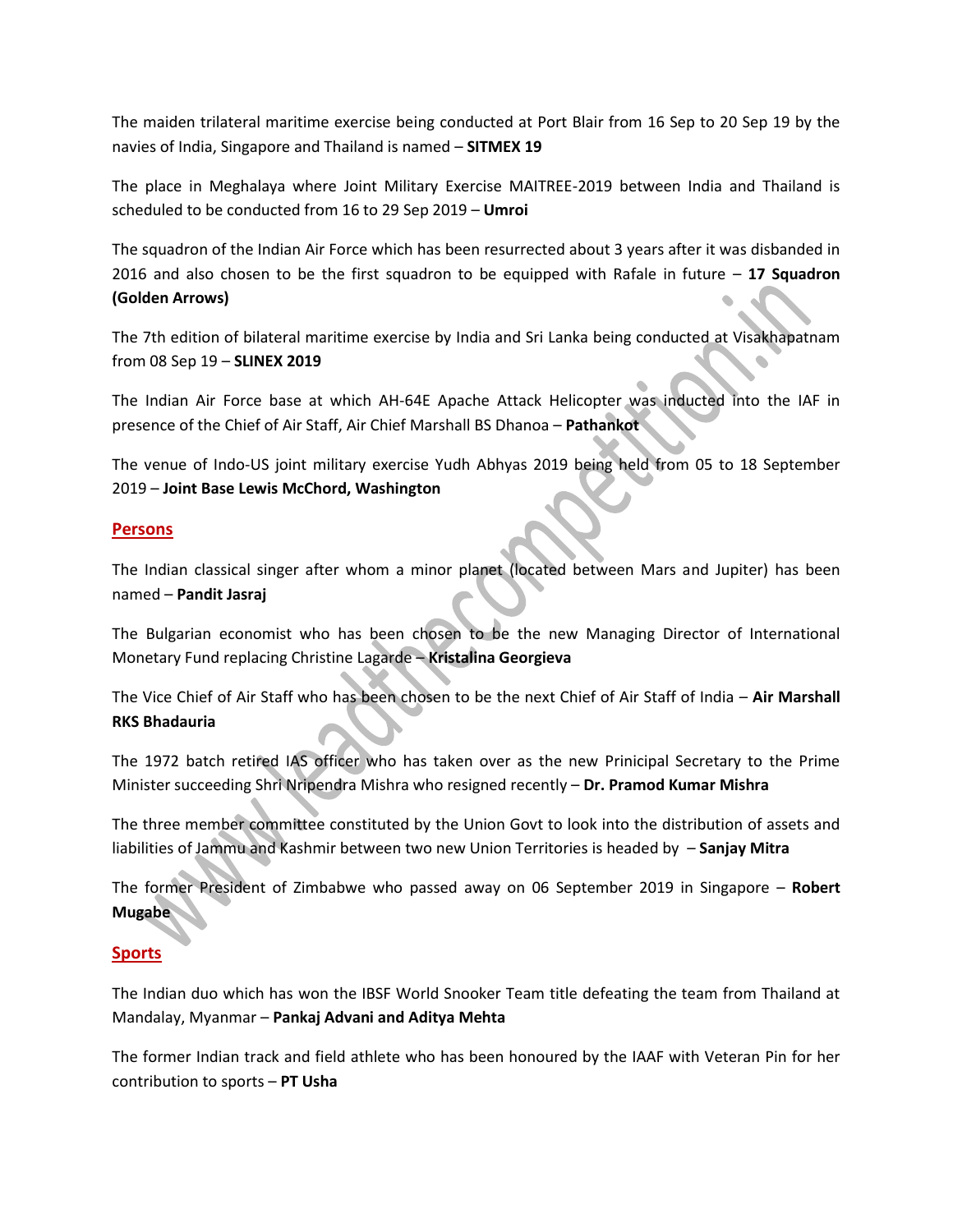The team which has won the 20th Senior Women's National Football Championship defeating Railways in the finals at Paisghat in Arunachal Pradesh – **Manipur**

The Argentine football player who has been awarded the FIFA Best Player of the Year 2019 award – **Lionel Messi**

The team which has won the Under-19 Asia Cup cricket tournament defeating Bangladesh in the finals in Colombo, Sri Lanka – **India**

The Indian billiards player who has clinched his 22nd world title by winning the World Billiards Championship in Mandalay, Myanmar – **Pankaj Advani**

The former leg-spinner from Pakistan who passed away on 06 Sep 2019 – **Abdul Qadir**

The team which has won the Duleep Trophy 2019-20 defeating India Green in the finals in Bengaluru – **India Red**

The Indian women's cricketer who has announced her decision to retire from T20 internationals – **Mithali Raj** 

The Indian bowler who has become the 3rd Indian to claim a hat-trick in test cricket while playing against West Indies – **Jasprit Bumrah** 

The Sri Lankan cricketer who has become the first bowler to claim 100 wickets in T20 internationals – **Lasith Malinga**

## **Places**

The venue of UN Climate Action Summit held on 23 September 19 with the theme A Race We Can Win – **New York**

The Indian state which has declared 2020 to be the Year of Artificial Intelligence – **Telangana**

The place at which Union Govt has accorded approval for setting up India's first Central Police University – **Greater Noida**

The country in which the Indian President has unveiled the statue of Mahatma Gandhi sculpted by Ram Vanaji Sutar – **Switzerland**

The venue of World Energy Congress being held from 09 to 12 Sep 19 with the theme Energy for Prosperity – **Abu Dhabi**

The venue of annual training exercise of Russian armed forces TSENTER 2019 to be held from 09 to 23 Sep 2019 with participation from India, Pakistan and China – **Orenburg, Russia**

The town in Gurdaspur district of Punjab where a fire accident in a fire-crackers factory killed 23 people and injured several others – **Batala**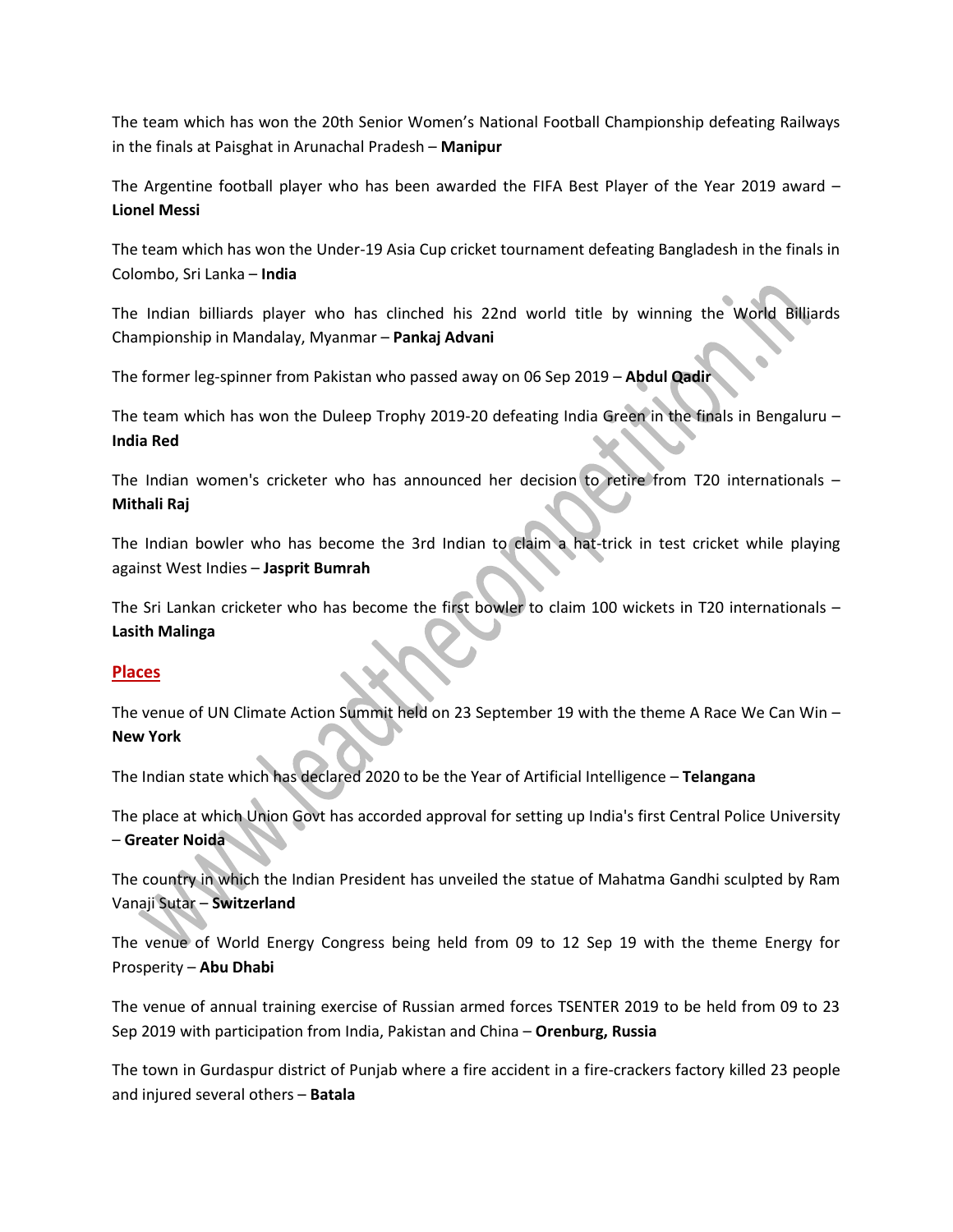## **Themes**

The theme of the 7th annual World Hindu Economic Forum (WHEF) 2019 held in Mumbai – **Prosperous Society: Stronger Society**

The theme of 6th India Water Week being observed from 24 to 28 Sep 2019 – Water Cooperation – **Coping with 21st Century Challenges**

#### **Miscellaneous**

The index released by the NITI Aayog to evaluate the performance of States and Union Territories (UTs) in the school education sector is named – **School Education Quality Index (SEQI)**

The river in Andhra Pradesh in which a tourist boat capsized killing several people onboard – **Godavari**

The minimum export price (MEP) fixed by the Central Govt for onions in order to increase domestic prices and check rising prices – **\$ 850 per metric tonne**

The airport at which India's tallest Air Traffic Control tower with a height of 102 meters was inaugurated by the Union Minister Shri Hardeep Puri – **Indira Gandhi International Airport, Delhi**

The theme of Rashtriya Poshan Maah being observed for the month of September by the Union government – **Complementary Feeding** 

The country from India has taken over the Presidency of COP to UN Convention to Combat Desertification (UNCCD) for a period of 2 years (till 2021) – **China** 

#### **Ram Jethmalani**

Born: 14 Sep 1923 Death: 08 Sep 2019

Served as Minister of Law and Justice and Minister of Urban Development under PM Shri Atal Bihari Vajpayee

Books written: Big Egos, Small Men; Conscience of a Maverick; and Maverick: Unchanged, Unrepentant

#### **New Governors**

**Shri Bhagat Singh Koshyari**: Maharashtra

**Shri Arif Mohammad Khan**: Kerala

**Shri Bandaru Dattatreya**: Himachal Pradesh

**Dr. Tamilisai Soundararajan**: Telangana

**Shri Kalraj Mishra**: Rajasthan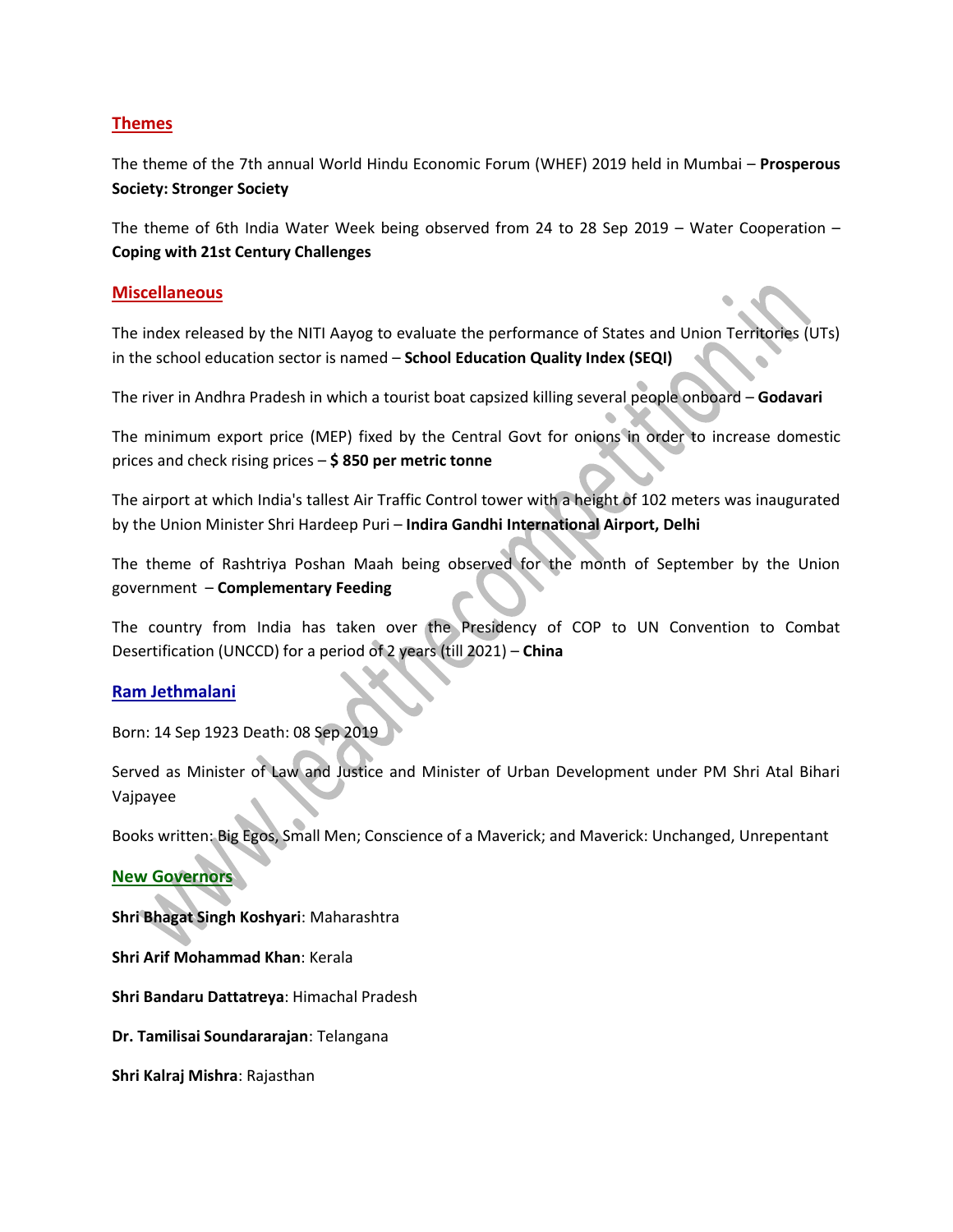# **Important Days of September**

| International Day of Charity: 05 September 2019                               |  |  |
|-------------------------------------------------------------------------------|--|--|
| Designated by: United Nations General Assembly                                |  |  |
| First observed: 2013                                                          |  |  |
| International Literacy Day: 08 September 2019                                 |  |  |
| Designated by: UNESCO                                                         |  |  |
| First observed: 1966                                                          |  |  |
| Theme: Literacy and Multilingualism                                           |  |  |
| World Suicide Prevention Day: 10 September 2019                               |  |  |
| Designated by: International Association for Suicide Prevention               |  |  |
| First observed: 2003                                                          |  |  |
| Theme: Working together to prevent suicide                                    |  |  |
| International Day of Democracy: 15 September 2019                             |  |  |
| Designated by: UN General Assembly                                            |  |  |
| First observed: 2008                                                          |  |  |
| Theme: Participation                                                          |  |  |
| International Day for Preservation of Ozone Layer: 16 September 2019          |  |  |
| Designated by: UN General Assembly                                            |  |  |
| First observed: 1995                                                          |  |  |
| Theme: 32 years and healing                                                   |  |  |
| International Day of Peace: 21 September 2019                                 |  |  |
| Designated by: UN General Assembly                                            |  |  |
| First observed: 1982                                                          |  |  |
| <b>Theme: Climate Action for Peace</b>                                        |  |  |
| International Day of Sign Languages: 23 September 2019                        |  |  |
| Designated by: UN General Assembly                                            |  |  |
| First observed: 2019                                                          |  |  |
| Theme: Sign Language Rights for All                                           |  |  |
| International Day for total elimination of Nuclear Weapons: 26 September 2019 |  |  |
| Designated by: UN General Assembly                                            |  |  |
| First observed: 2014                                                          |  |  |
| World Maritime Day: 27 September 2019                                         |  |  |
| Designated by: International Maritime Organisation                            |  |  |
| First observed: 1978                                                          |  |  |
| Theme: Empowering Women in Maritime Community                                 |  |  |
| World Tourism Day: 27 September 2019                                          |  |  |
| Designated by: UNWTO General Assembly                                         |  |  |
| First observed: 1980                                                          |  |  |
| Theme: Tourism and Jobs: A Better Future for All                              |  |  |
| World Rabies Day: 28 September 2019                                           |  |  |
| Designated by: Global Alliance for Rabies Control                             |  |  |
| First observed: 1980                                                          |  |  |
| Theme: Vaccinate to Eliminate                                                 |  |  |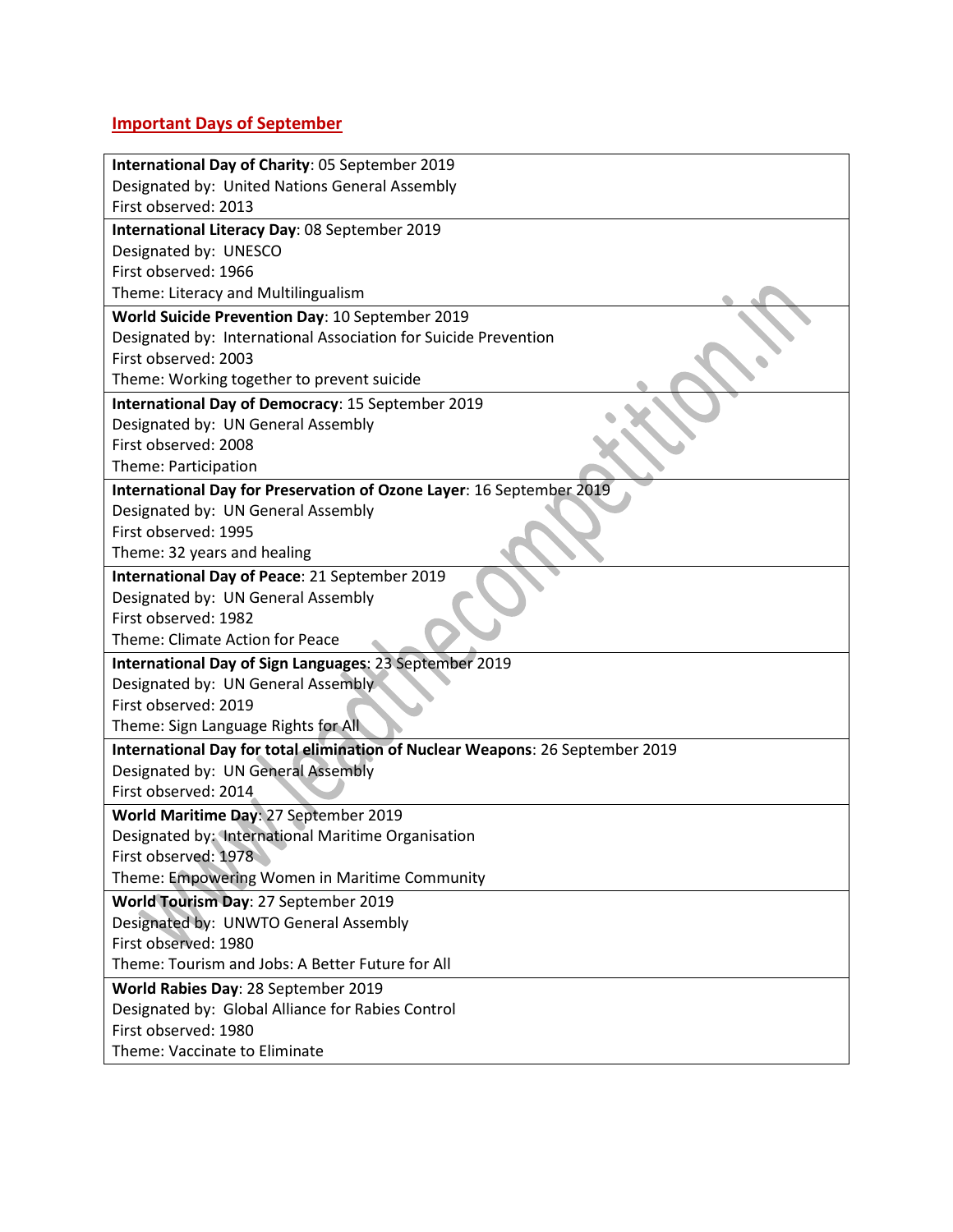**International Day for Universal Access to Information**: 28 September 2019 Designated by: UNESCO First observed: 2016 Theme: Leaving no one behind

**International Translation Day**: 30 September 2019 Designated by: Federation of International Translators and UN General Assembly First observed: 1953 (By FIT) and 2019 (by UN)

## **IIFA Awards 2019**

Venue: Sardar Vallabhbhai Patel Indoor Stadium, Mumbai

Best Film: **Raazi** directed by Meghna Gulzar

Best Director: **Sriram Raghavan** for Andhadhun

Best Actor: **Ranveer Singh** for Padmavat

Best Actress: **Alia Bhatt** for Raazi

Lifetime Achievement Award: **Jagdeep** (Actor-comedian) and **Saroj Khan** (Choreographer)

**Times Higher Education World University Rankings 2020**

Released by: Times Higher Education (THE) Magazine

- 1. University of Oxford, United Kingdom
- 2. California Institute of Technology, United States
- 3. University of Cambridge, United Kingdom

## **US Open 2019**

| <b>Title</b>           | Winner                                     | Runner-up                       |
|------------------------|--------------------------------------------|---------------------------------|
| Men's Singles          | Rafal Nadal (Spain)                        | Daniil Medvedev (Russia)        |
| Women's Singles        | Bianca Andreescu (Canada)                  | Serena Williams (United States) |
| Men's Doubles          | Juan Sebastián Cabal and Robert Farah      | Marcel Granollers (Spain) and   |
|                        | (Columbia)                                 | Horacia Zeballos (Argentina)    |
| <b>Women's Doubles</b> | Elise Mertens(Belgium) and Aryna Sabalenka | Victoria Azarenka (Belarus) and |
|                        | (Belarus)                                  | Ashleigh Barty (Australia)      |
| <b>Mixed Doubles</b>   | Bethanie Mattek-Sands (USA) and Jamie      | Chan Hao-ching (Chinese Taipei) |
|                        | Murray (UK)                                | and Michael Venus (New          |
|                        |                                            | Zealand)                        |